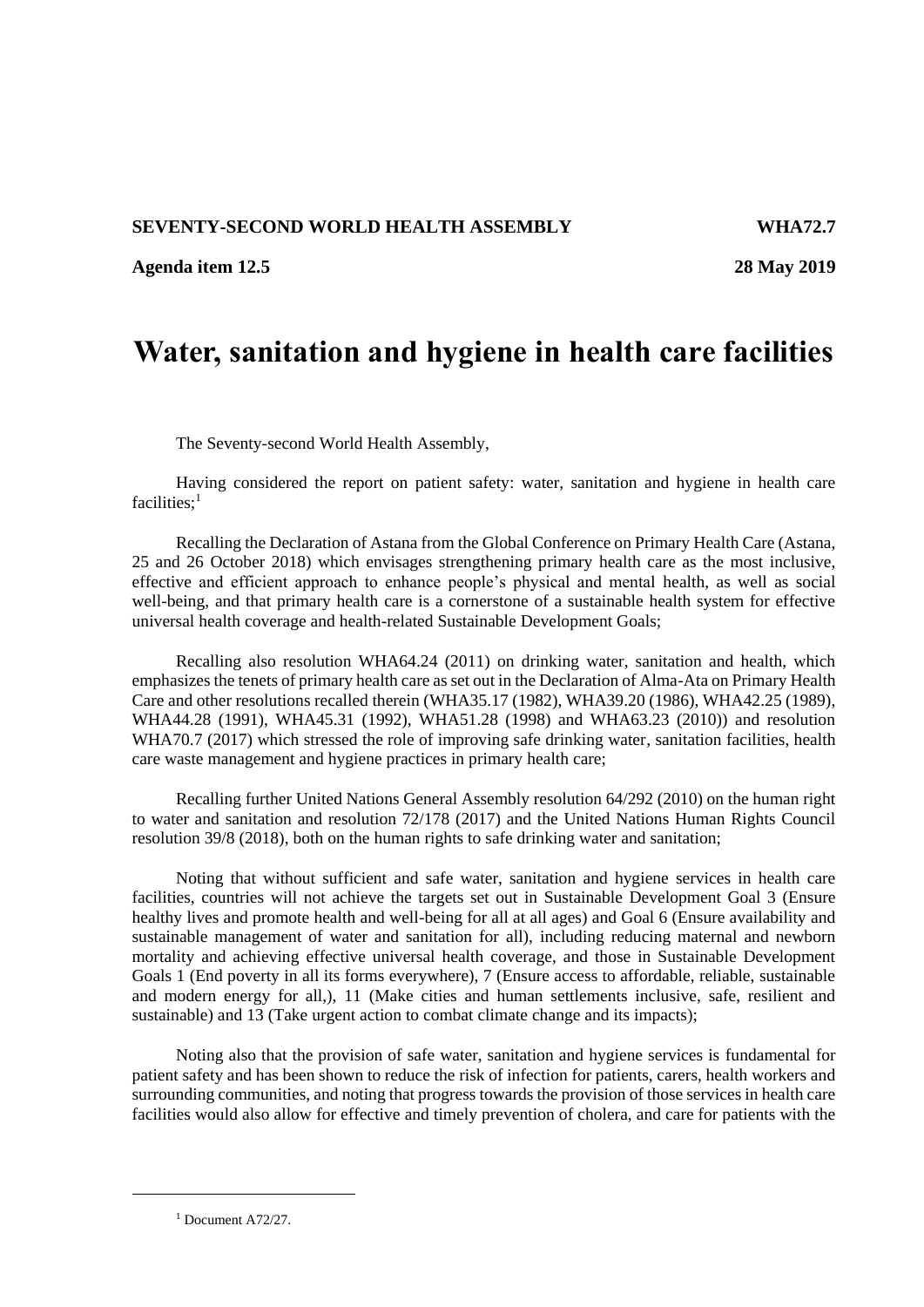disease, in addition to diarrhoeal and other diseases, as recognized in resolution WHA71.4 (2018) on cholera prevention and control;

Recalling WHA68.7 (2015) on the global action plan on antimicrobial resistance, which underscores the critical importance of safe water, sanitation and hygiene services in community and health care settings for better hygiene and infection prevention measures to limit the development and spread of antimicrobial-resistant infections and to limit the inappropriate use of antimicrobial medicines, ensuring good stewardship;

Noting the findings of the joint WHO and UNICEF report, *WASH in health care facilities: global*  baseline report 2019,<sup>1</sup> which revealed that one in four health care facilities lack basic water services, one in five have no sanitation service and 42% have no hygiene facilities at point of care; underscoring the implications of not having these basics in these places, including the spread of infections in places that are supposed to promote health and basic hygiene for disease prevention; and stressing the implications for the dignity of patients and other users who seek health care services, particularly women in labour and their newborn babies;

Recalling the statement of the United Nations Secretary-General, making a global call for action for water, sanitation and hygiene in all health care facilities;

Noting that the Director-General's report to the Seventy-first World Health Assembly on health, environment and climate change<sup>2</sup> identified global driving forces, including population growth, urbanization and climate change, which are expected to significantly affect the availability and quality of, and access to, water and sanitation services and freshwater resources, and the urgent need for addressing the links between climate, energy, safe water, sanitation and hygiene and health,

1. URGES Member States:<sup>3</sup>

(1) to conduct comprehensive assessments according to the national context and, where appropriate, to quantify: the availability and quality of, and needs for, safe water, sanitation and hygiene in health care facilities; and infection prevention and control status, using existing regional and global protocols or tools<sup>4,5</sup> and in collaboration with the global effort to improve provision of safe water, sanitation and hygiene in health care facilities;<sup>6</sup>

<sup>5</sup> WHO. National infection prevention and control assessment tool (IPCAT2) and Infection Prevention and Control Assessment Framework at the Facility Level (IPCAF), se[e https://www.who.int/infection-prevention/tools/core](https://www.who.int/infection-prevention/tools/core-components/en/)[components/en/](https://www.who.int/infection-prevention/tools/core-components/en/) and links therein (accessed 7 February 2019).

<sup>6</sup> WHO and UNICEF are jointly coordinating the global efforts to improve safe water, sanitation and hygiene (WASH) in health care facilities. Action is focused on a number of key areas, including national assessments. More information can be found on the knowledge portal on WASH in health care facilities – global action to provide universal access by 2030[: www.washinhcf.org](https://www.washinhcf.org/home/) (accessed 7 February 2019).

l

<sup>1</sup>WASH in health care facilities: global baseline report 2019. Geneva: World Health Organization and the United Nations Children's Fund; 2019.

<sup>2</sup> Document A71/11.

<sup>&</sup>lt;sup>3</sup> And, where applicable, regional economic integration organizations.

<sup>4</sup> WHO and UNICEF. Water and sanitation for health facility improvement tool (WASH-FIT): a practical guide for improving quality of care through water, sanitation and hygiene in health care facilities. Geneva: World Health Organization/UNICEF; 2018 [\(https://www.who.int/water\\_sanitation\\_health/publications/water-and-sanitation-for-health](https://www.who.int/water_sanitation_health/publications/water-and-sanitation-for-health-facility-improvement-tool/en/)[facility-improvement-tool/en/,](https://www.who.int/water_sanitation_health/publications/water-and-sanitation-for-health-facility-improvement-tool/en/) accessed 7 February 2019).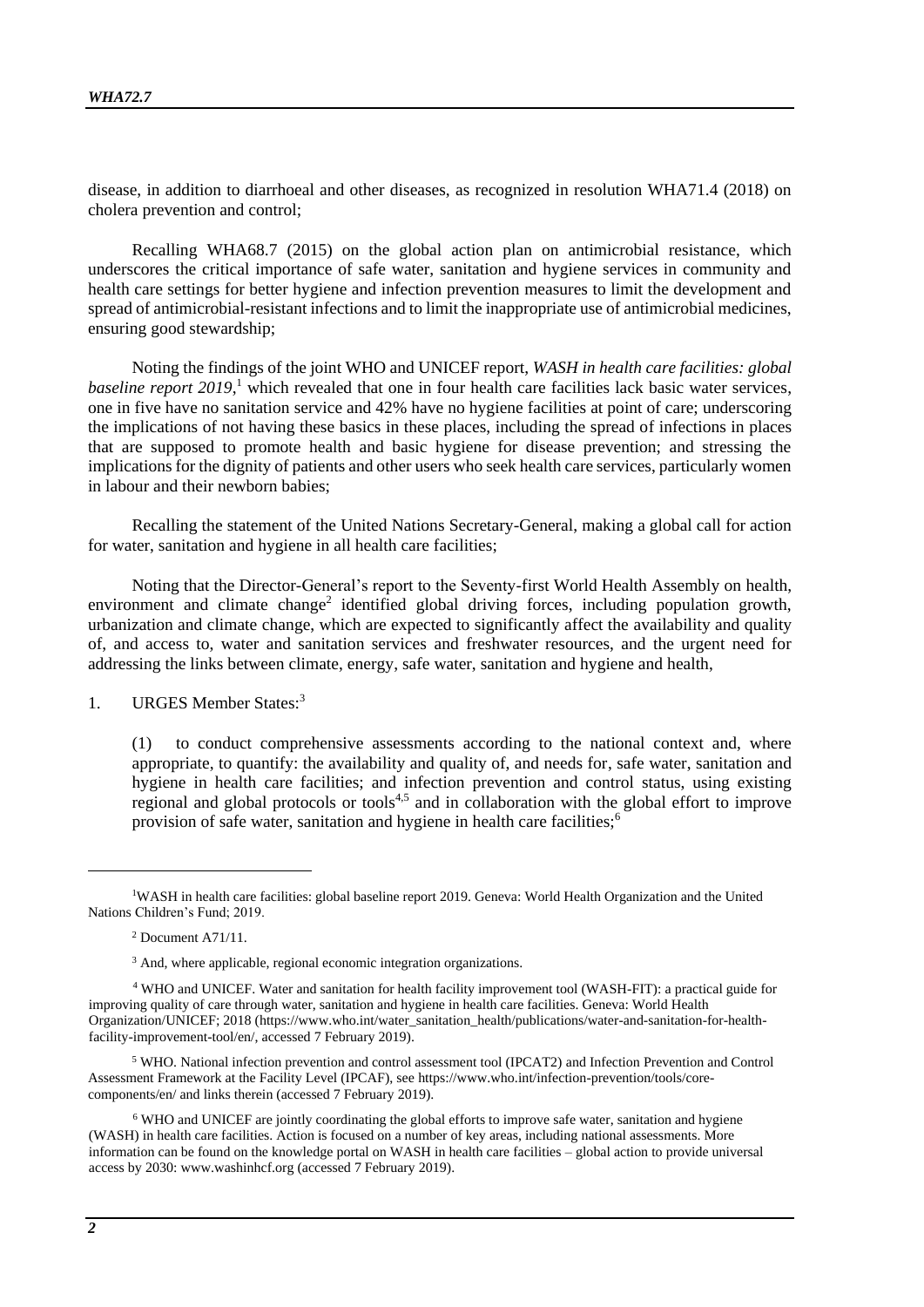(2) to develop and implement a road map according to national context so that every health care facility in every setting has, commensurate with its needs: safely managed and reliable water supplies; sufficient, safely managed and accessible toilets or latrines for patients, caregivers and staff of all sexes*,* ages and abilities; appropriate core components of infection prevention and control programmes, including good hand hygiene infrastructure and practices; routine, effective cleaning; safe waste management systems, including those for excreta and medical waste disposal; and, whenever possible, sustainable and clean energy;

(3) to establish and implement, according to national context, minimum standards for safe water, sanitation and hygiene and infection prevention and control in all health care settings and build standards for safe water, sanitation and hygiene and infection prevention and control into accreditation and regulation systems; and establish accountability mechanisms to reinforce standards and practice;

(4) to set targets within health policies and integrate indicators for safe water, sanitation and hygiene and infection prevention and control<sup>1</sup> into national monitoring mechanisms to establish baselines, track progress, and track health system performance on a regular basis;

(5) to integrate safe water, sanitation and hygiene into health programming, including into nutrition and maternal, child and newborn health within the context of safe, quality and integrated people-centred health services, effective universal health coverage, infection prevention and control, and containment of antimicrobial resistance;

(6) to identify and address inequities and interruptions in the availability of adequate safe water, sanitation and hygiene services in health facilities, especially in facilities that provide maternity services and in primary health care facilities;

(7) to align their strategies and approaches with the global effort for safe water, sanitation and hygiene in health care facilities<sup>2</sup> and contribute to the realization of Sustainable Development Goal 3 (Ensure healthy lives and promote health and well-being for all at all ages) and Goal 6 (Ensure availability and sustainable management of water and sanitation for all);

(8) to have procedures and funding in place to operate and maintain services for safe water, sanitation and hygiene and for infection prevention and control in health facilities, and to make continuous upgrades and improvements based on needs so that infrastructure continues to operate and resources are made available to help facilities to access other sources of safe water in the event of failures in the normal water supply, so that environmental and other impacts are minimized and in order to maintain hygiene practices;

(9) to educate and raise awareness, in line with regional agreements, on water, sanitation and hygiene, with a particular focus on maternity, hospital facilities and settings used by mothers and children; and to conduct ongoing education campaigns on the risks of poor sanitation, including

1

 $1$  WHO and UNICEF. Core questions and indicators for monitoring WASH in health care facilities in the Sustainable Development Goals. 2018 [\(https://www.who.int/water\\_sanitation\\_health/publications/core-questions-and-indicators-for](https://www.who.int/water_sanitation_health/publications/core-questions-and-indicators-for-monitoring-wash/en/)[monitoring-wash/en/,](https://www.who.int/water_sanitation_health/publications/core-questions-and-indicators-for-monitoring-wash/en/) accessed 7 February 2019).

<sup>2</sup> WHO/UNICEF global activities on WASH in health care facilities. [\(https://www.who.int/water\\_sanitation\\_health/facilities/en/,](https://www.who.int/water_sanitation_health/facilities/en/) accessed 7 February 2019).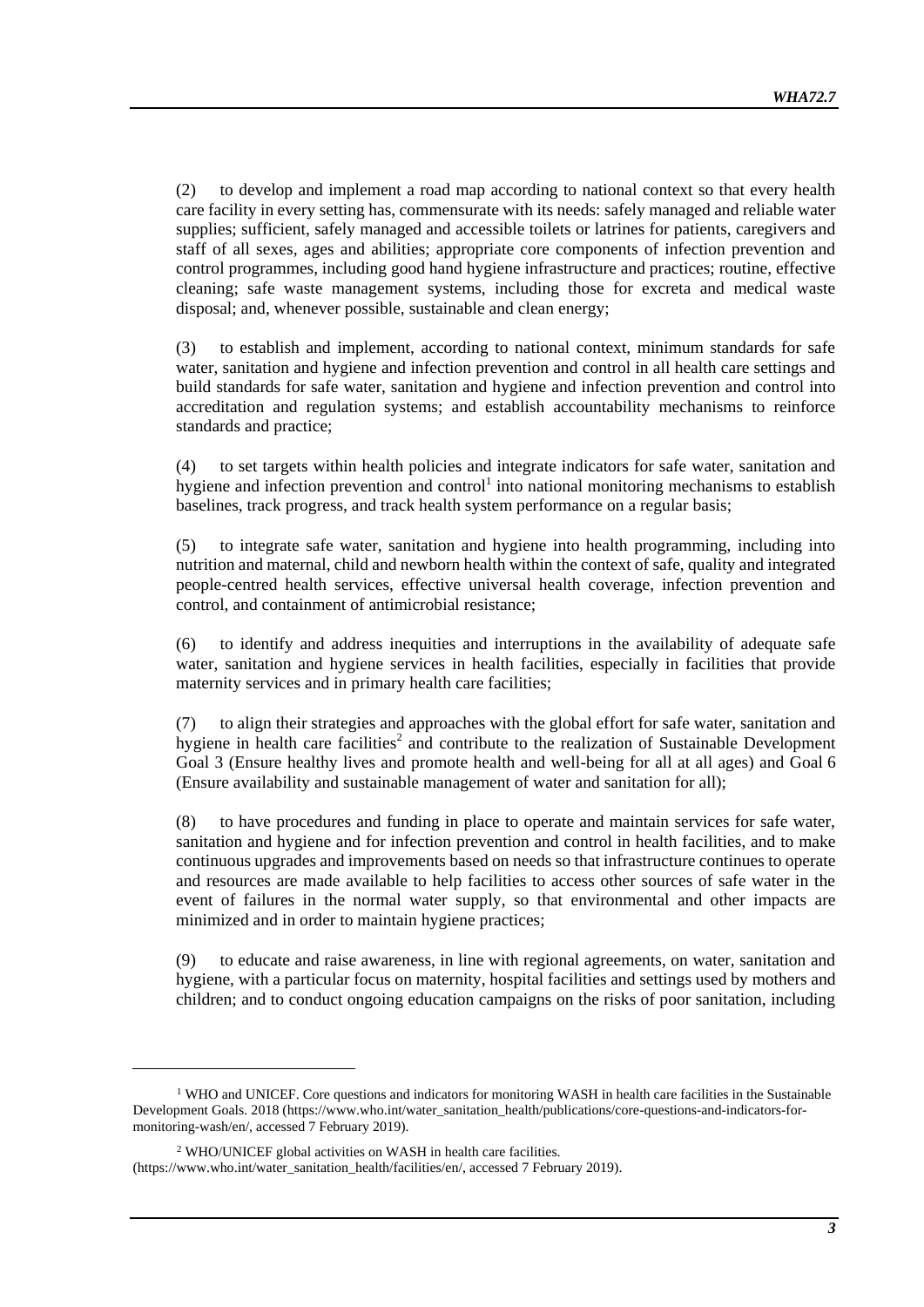open defecation, to discourage this practice and encourage community support for use of toilets and safe management of faecal waste by health workers;

(10) to establish strong multisectoral coordination mechanisms with the active involvement of all relevant ministries, particularly those responsible for health, finance, water and energy; to align and strengthen collaborative efforts and ensure adequate financing to support the delivery of all aspects of safe water, sanitation and hygiene and infection prevention and control across the health system; and to invest in a sufficient and well-trained health workforce, including health care workers, cleaners and engineers to manage safe water, sanitation and hygiene services, provide ongoing maintenance and operations and perform appropriate safe water, sanitation and hygiene and infection prevention and control practices, including strong pre-service and ongoing in-service education and training programmes for all levels of staff;

(11) to promote a safe and secure working environment for every health worker, including working aids and tools, safe water, sanitation and hygiene services and cleaning and hygiene supplies, for efficient and safe service delivery;

2. INVITES international, regional and local partners:

(1) to raise the profile of safe water, sanitation and hygiene and infection prevention and control in health care facilities, in health strategies and in flexible funding mechanisms, and thereby direct efforts towards strengthening health systems as a whole, rather than focusing on vertical or siloed programming approaches;

(2) to support government efforts to empower communities to participate in the decision-making concerning the provision of better and more equitable safe water, sanitation and hygiene services in health facilities, including their reporting to authorities about insufficient or inadequate safe water, sanitation and hygiene services;

3. REQUESTS the Director-General:

(1) to continue to provide global leadership and pursue the development of technical guidance to achieve the targets set out in this resolution;

(2) to report on the global status of access to safe water, sanitation and hygiene in health care facilities as part of efforts to achieve Sustainable Development Goal 6 (Ensure availability and sustainable management of water and sanitation for all), including through the Joint Monitoring Programme, and to include safe water, sanitation and hygiene and infection prevention and control in health care facilities within effective universal health coverage, primary health care and efforts to monitor the quality of care;

(3) to catalyse the mobilization of domestic and external resources from the public and private sectors, and to support the development of national business cases for investment in safe water, sanitation and hygiene and infection prevention and control in health care facilities;

(4) to continue to raise the profile of safe water, sanitation and hygiene and infection prevention and control in health care facilities within WHO and at high-level political forums, and to work with other United Nations agencies in order to respond to the United Nations Secretary-General's call to action in a coordinated manner;